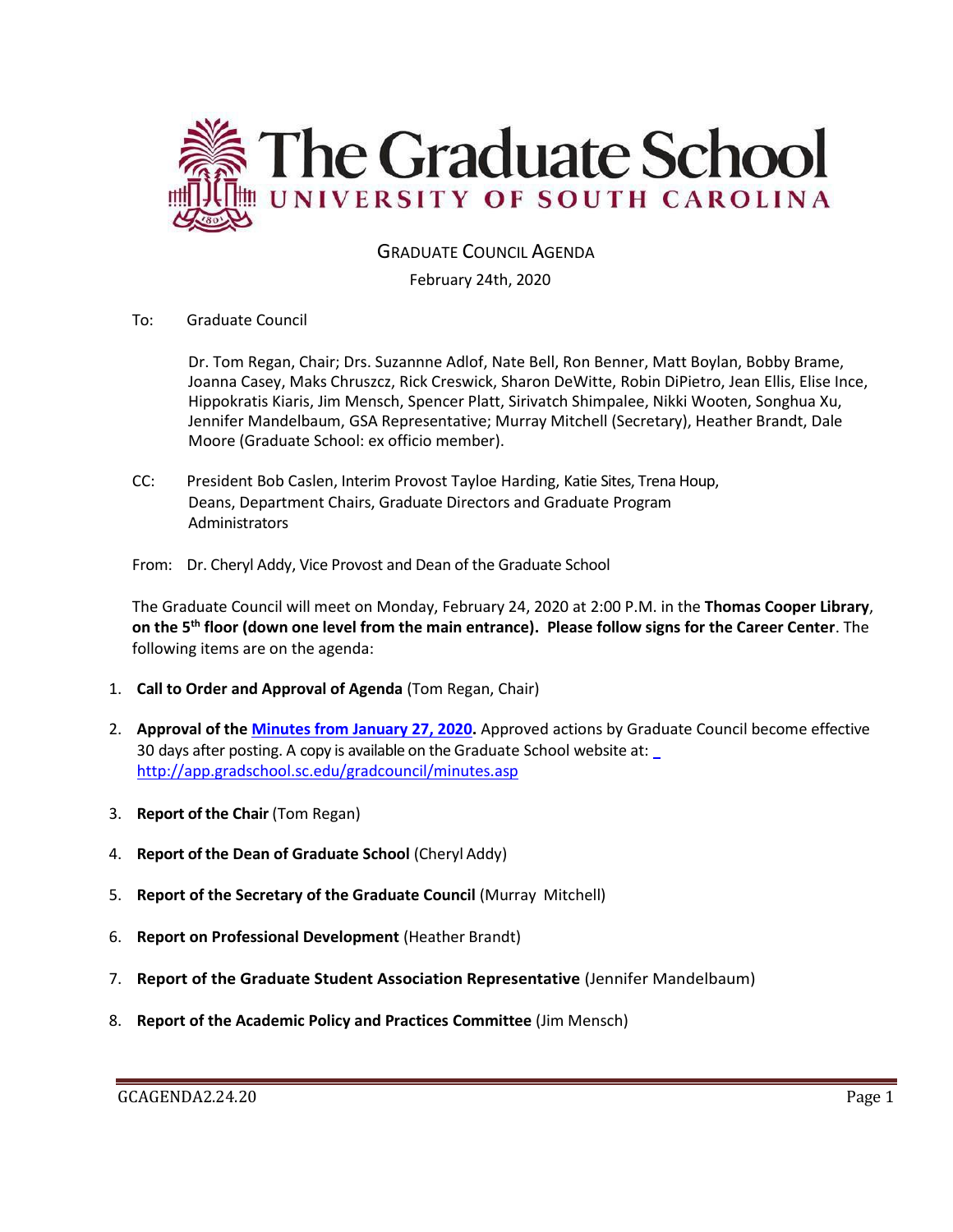9. **Report of the 500/600 Level Courses, Distributed Learning and Special Topics Courses** (Murray Mitchell)

This report is presented to Council for informational purposes only; no action is necessary.

# **500/600 Courses for January 2020 Grad Council**

(CCP = Course Change Proposal; NCP=New Course Proposal; STC=Special Topics Course)

**CRJU 591** (3) Criminological Case Studies (STC: Fall 2020) **CRJU 591** (3) Miscarriages of Justice (STC: Fall 2020) **EDUC 635** (3) Anne and Emmett: Confronting Antisemitism, Racism and Otherness through Pedagogy (STC: Fall 2020) **ENHS 592** (3) Disasters, Catastrophes, and their Management (STC: SU 2020) **JOUR 531** (3) Public Relations Campaigns (CCP: Fall 2021) **LING 527** (3) Introduction to Mathematical Methods in Linguistics (NCP: Fall 2021) **MART 590** (3) Action Cinema Production (STC: Fall 2020) **MATH 525** (3) Mathematical Game Theory (CCP: Fall 2020) **MATH 541** (3) Algebraic Coding Theory (CCP: Fall 2020) **MATH 546** (3) Algebraic Structures I (CCP: Fall 2020) **MSCI 599** (3) Organic Geochemistry (STC: Fall 2020) **MUED 554** (3) MUED, Special Needs, Label Free (STC: SU 2020) **MUSC 582** (3) Music and Money (CCCP: Fall 2021) **MUSC 590** (3) Seminar in Music Entrepreneurship (CCP: Fall 2021) **SPAN 518** (3) Introduction to Spanish Medieval Literature (CCP: Fall 2021) **SPAN 524** (3) Renaissance and Golden Age Literature (CCP: Fall 2021) **SPAN 534** (3) Nineteenth-Century Spanish Literature (CCP: Fall 2021) **THEA 599** (3) Makeup Design for Graduate Design/Performance (STC: Spring 2020)

# **Distributed Learning Proposals**

**CRJU 591** (3) Criminological Case Studies (STC: Fall 2020)

## **Special Topics Course Proposals**

**BADM 790** (3) Global Profitability Frameworks (STC: Summer 2020)

**BADM 790** (3) Strategic Deal-making Frameworks (STC: Summer 2020)

**CPLT 800** (3) Bodies in Cross-Cultural Perspectives (STC: Fall 2020; cross list with WGST 796)

- **CRJU 591** (3) Criminological Case Studies (STC: Fall 2020)
- **CRJU 591** (3) Miscarriages of Justice (STC: Fall 2020)
- **EDRD 824** (3) Discourse Analysis (STC: Summer 2020)
- **EDUC 635** (3) Anne and Emmett: Confronting Antisemitism, Racism and Otherness through Pedagogy (STC: Fall 2020)
- **ENHS 592** (3) Disasters, Catastrophes, and their Management (STC: SU 2020)

**MART 590** (3) Action Cinema Production (STC: Fall 2020)

**MATH 728** (3) Variational Methods for PDEs and Model Reduction (STC Fall 2020)

**MATH 748** (3) Computational Algebra (STC: Fall 2020)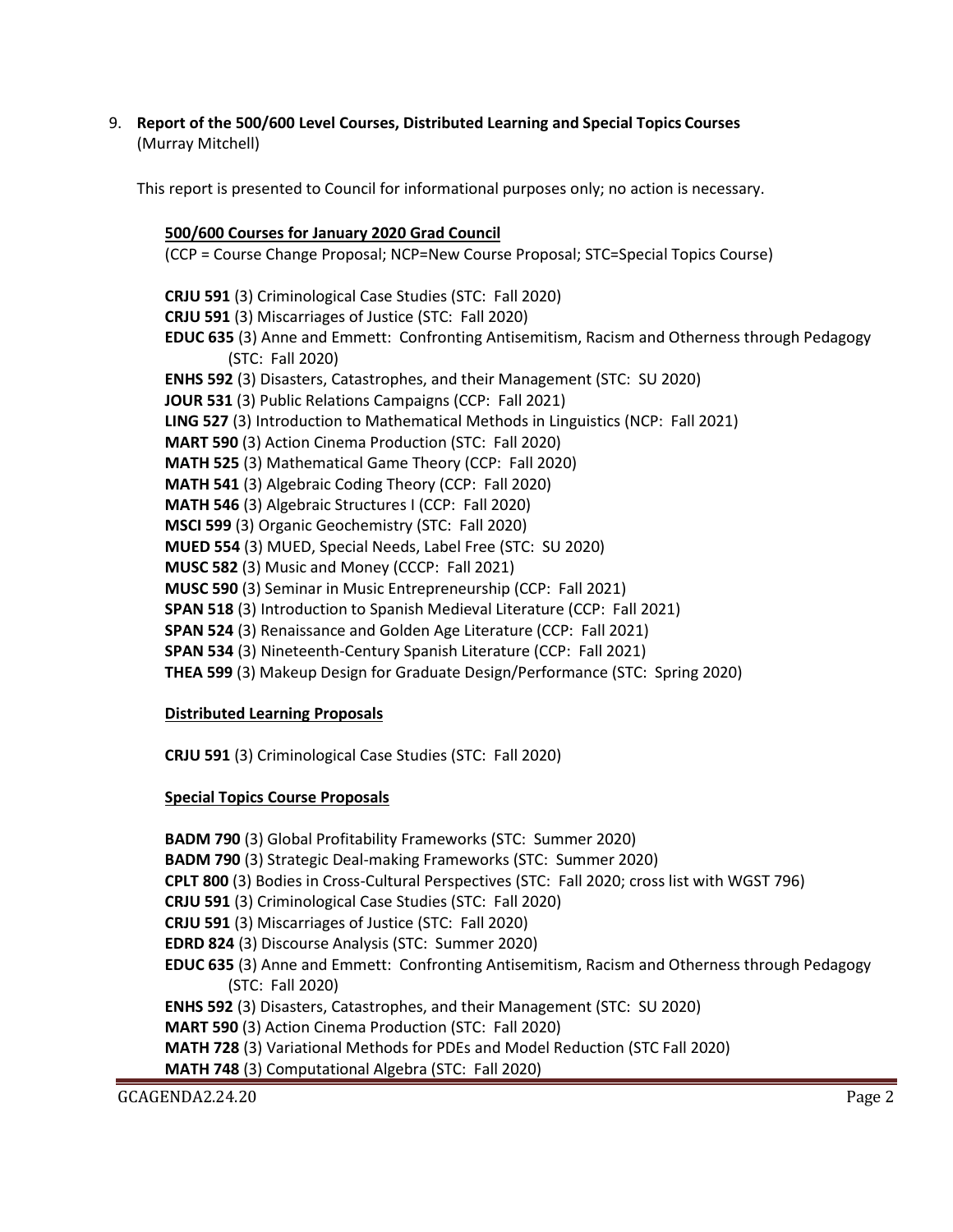**MKTG 712** (3) Marketing Analytics (STC: Summer 2020) **MSCI 599** (3) Organic Geochemistry (STC: Fall 2020) **MUED 554** (3) MUED, Special Needs, Label Free (STC: SU 2020) **THEA 599** (3) Makeup Design for Graduate Design/Performance (STC: Spring 2020) **WGST 796** (3) Bodies in Cross-Cultural Perspectives (STC: Fall 2020; cross list with CPLT 800)

## 10. **Associate Graduate Faculty Nominations** (Murray Mitchell)

None at this time.

#### 11. **Fellowships and Scholarships Committee** (Jean Ellis)

#### 12. **Report of Science, Math, and Related Professional Programs Committee** (Rick Creswick)

Below is a list of proposals reviewed by the Committee. Each curricular action can be viewed at this Public Agenda review site:

<https://www.sc.edu/programproposal/agenda/?id=82&code=GCO>

At this Public Agenda link, the individual proposals are not live-linked, but agenda items are listed in alphabetical order. To view the full proposals, GC members and Committee Chairs still need to go to the Committee Review site, and filter for "Committees", then for the "Committee" called "Added to Grad Council agenda."

- **ENHS Academic Certificate,** Environmental Nanoscience and Risk Certificate, Public Health, New Program: Fall 2020
- **PHRB Major / Degree Program**, Pharmaceutical Sciences, M.S., Pharmacy, Change to Existing Program: Fall 2020

## 13. **R**epor**t of the Humanities, Social Sciences, Education, and Related Professional Programs Committee**  (Robin DiPietro)

Below is a list of proposals reviewed by the Committee. Each curricular action can be viewed at this Public Agenda review site:

<https://www.sc.edu/programproposal/agenda/?id=82&code=GCO>

At this Public Agenda link, the individual proposals are not live-linked, but agenda items are listed in alphabetical order. To view the full proposals, GC members and Committee Chairs still need to go to the Committee Review site, and filter for "Committees", then for the "Committee" called "Added to Grad Council agenda."

- **MGSC 790** (3) Data Resource Management, Business, CCP: Summer 2020
- **ZZBA Academic Certificate**, Business Analytics, Business, Change to Existing Program: Fall 2020